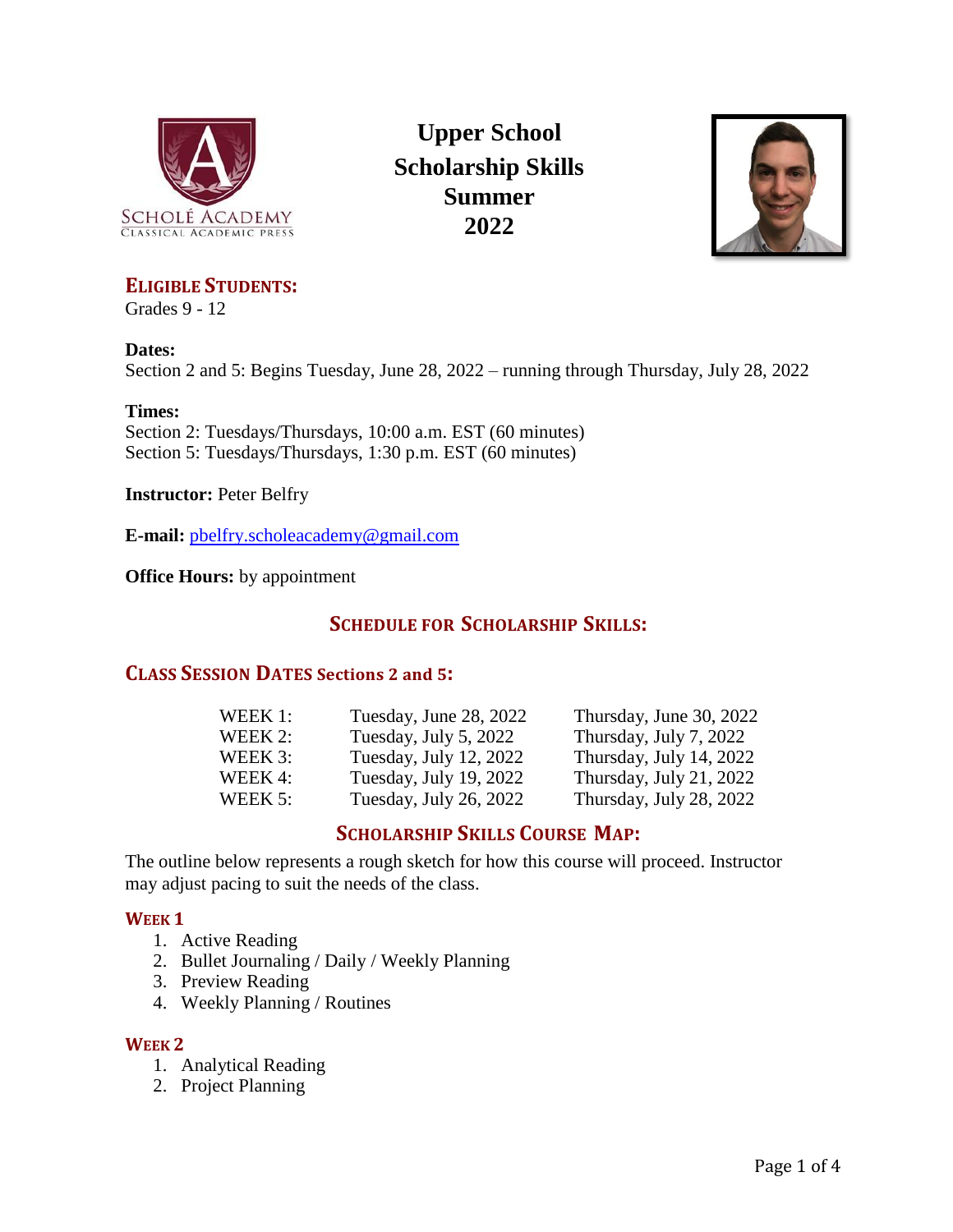#### **WEEK 3**

- 1. Reading Stories
- 2. Monthly Planning
- 3. Study Routines / Note-taking

#### **WEEK 4**

- 1. Reading Poems
- 2. Future Planning

#### **WEEK 5**

- 1. Syntopical Reading
- 2. Goal Setting

# **REQUIRED TEXTS/MATERIALS:**

*How to Read a Book*, by Mortimer J. Adler and Charles Van Doren ISBN-13: 978-0671212094

A journal between 5 x 8.25 and 8.5 x 11

- Durable enough that you will be able to use it daily for 2-3 months without pages falling out.
- Lined or dotted
- Thick enough pages that your pen does not bleed through to the other side.

Reliable pen

Pencil

# **SCHOLARSHIP SKILLS Camp DESCRIPTION:**

This course is designed to challenge the upper school student to be diligent in planning, goal setting, studying, and analytical reading. Students will be introduced to journaling, planning and goal setting strategies, deep reading techniques, note-taking and study skills. Upon completion, students should be able to implement a sense of orderliness in their daily lives and in their academic pursuits.

This camp will help define the scholarship skills we plan to address and then provide an opportunity to put those into practice, implementing a variety of tools and techniques to help each student find the methods that work best for them.

The bulk of the sessions will focus on deep reading and note-taking skills, learning to "listen" to a text or a speaker and not just recall but analyze what he or she is saying. In addition to gaining confidence in reading a variety of texts, we will also look at ways to improve productivity with our study time – from time management and planning to developing habits and maintaining different types of journals.

This course draws on How to Read a Book by Mortimer Adler as a primary text.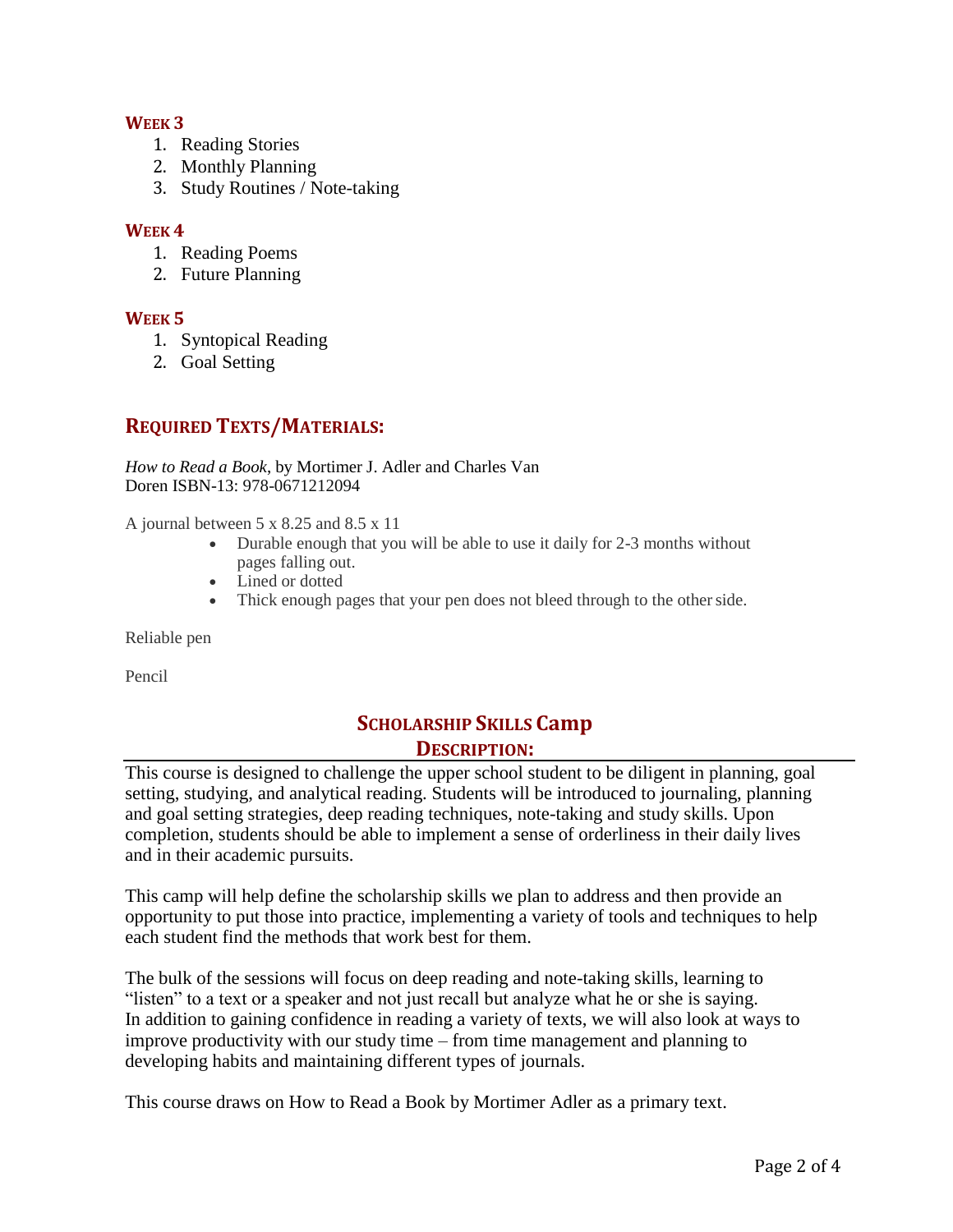# **STUDENT EXPECTATIONS IN ACTION**

Students will be following the sequence of study outlined above. During class discussion, students will review answers, pose questions, and explain and justify their answers. Each week, the teacher will lead discussions informed by issues and problems raised by students, as well as issues introduced by the teacher.

In this class, students will be expected to listen attentively, participate actively in class discussions and practices. Students are expected to arrive to class on time and with all assigned material completed. The instructor will facilitate learning for the student, but the responsibility for staying up-to-date with classwork and assignments ultimately falls to the student.

Summer Reading Groups are less formal than the yearlong courses, but students are still expected to participate and come to our meetings prepared. While there will be some reading assignments from *How to Read a Book*, it is a long text and we won't read it cover to cover. Much of the work in the course will be hands-on practice in productivity.

### **STUDENT EVALUATION: GRADING**

*No grades will be assigned* for summer courses.

**Note:** Summer course are not designed to be used for credit.

## **THE VIRTUAL CLASSROOM:**

We will be using the free online "virtual classroom" software provided by Zoom, one of the leading companies that provides such software. The virtual classroom will provide students with interactive audio, text chat and an interactive whiteboard in which texts, diagrams, video and other media can be displayed and analyzed. We will provide students with a link (via email) that will enable students to join the virtual classroom.

Specific information regarding the technology used by Scholé Academy (including required technology) can be found by visiting the Technology in the Classroom section of the Student Parent Handbook.

Students will submit documents by scanning and uploading them to their personal computer, then attaching those files as .pdfs to an email. They will submit their work to the Scholarship Skills Schoology assignment page (access granted after enrollment is secured).

## **ABOUT THE INSTRUCTOR:**

**Peter Belfry** has a range of teaching and tutoring experience in a variety of subjects and age levels from kindergarten through to adult education at the college level and has taught at several classical, Christian and public schools. He has helped students to improve their scholarship skills, specifically as a homeroom teacher. He also has experience teaching computer programming from a Christian perspective to middle and high school students as well as designing a digital coding textbook for the grade 9 level. Peter holds an Honors BA from Trent University in History as well as a BA in Education, specializing in History and